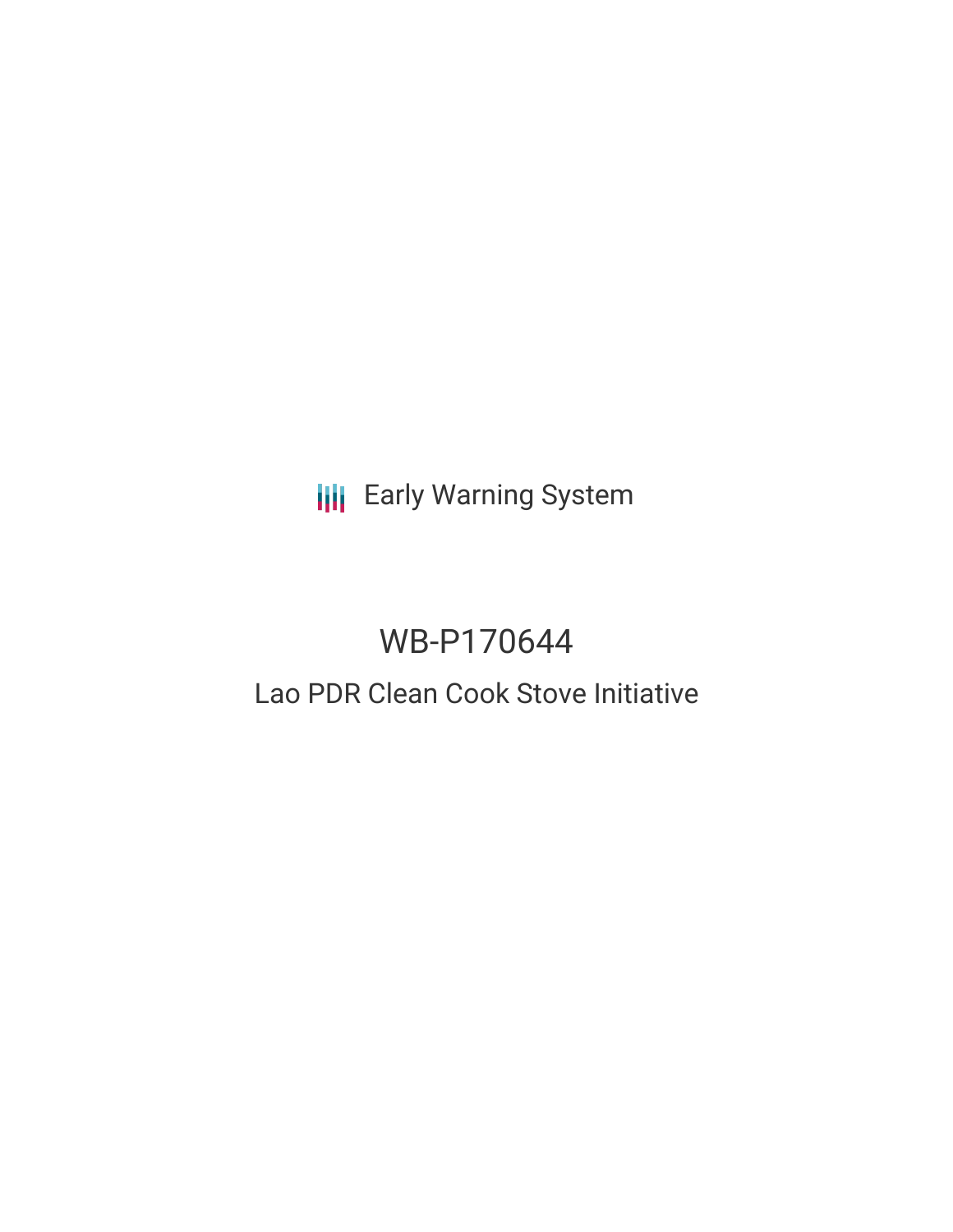

#### **Quick Facts**

| <b>Countries</b>               | Laos                             |
|--------------------------------|----------------------------------|
| <b>Financial Institutions</b>  | World Bank (WB)                  |
| <b>Status</b>                  | Active                           |
| <b>Bank Risk Rating</b>        | U                                |
| <b>Voting Date</b>             | 2019-11-03                       |
| <b>Borrower</b>                | Lao People's Democratic Republic |
| <b>Sectors</b>                 | <b>Climate and Environment</b>   |
| <b>Investment Type(s)</b>      | Loan                             |
| <b>Investment Amount (USD)</b> | $$5.17$ million                  |
| <b>Project Cost (USD)</b>      | $$5.17$ million                  |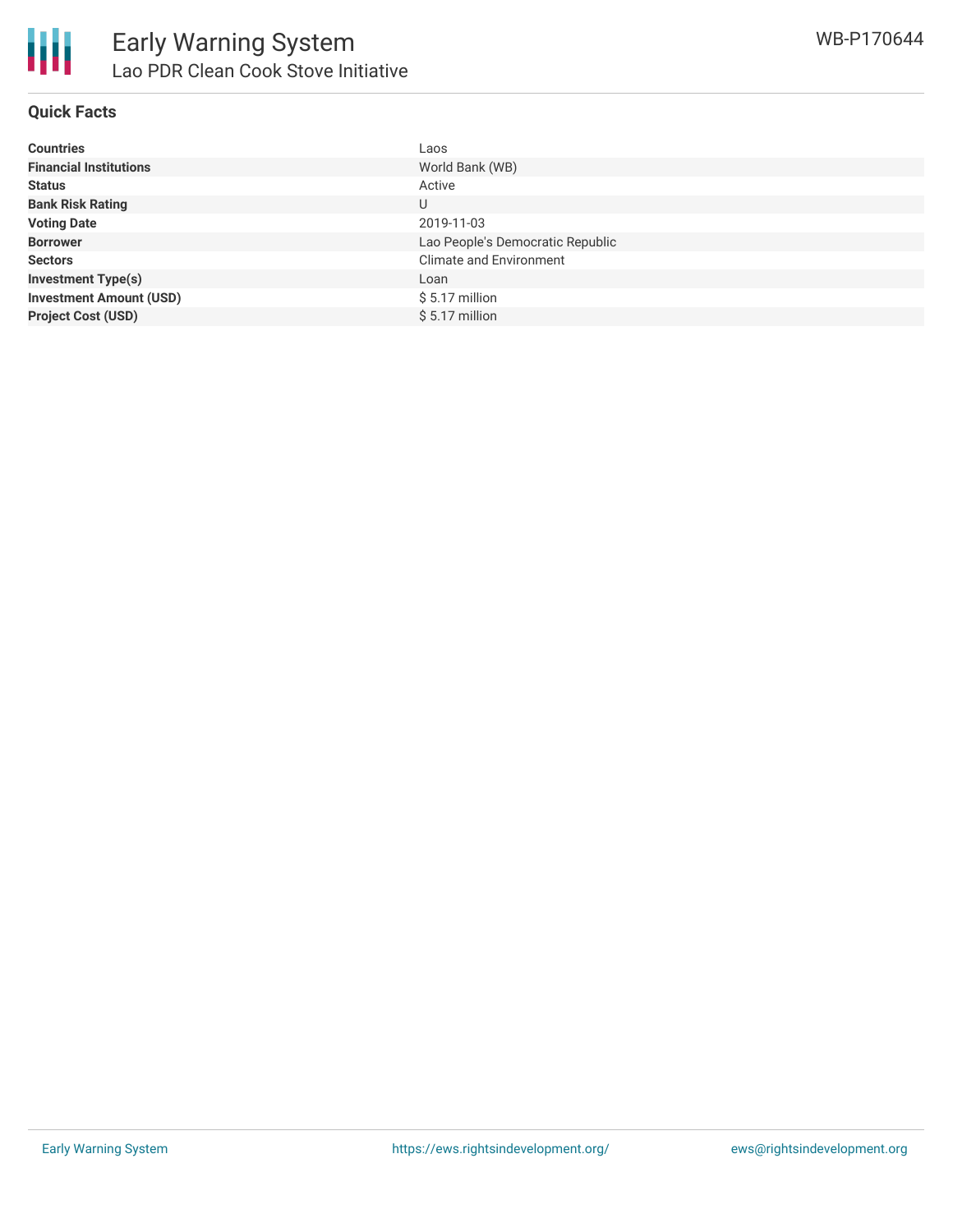

### **Project Description**

\*There is no further information being disclosed at this stage of the project\*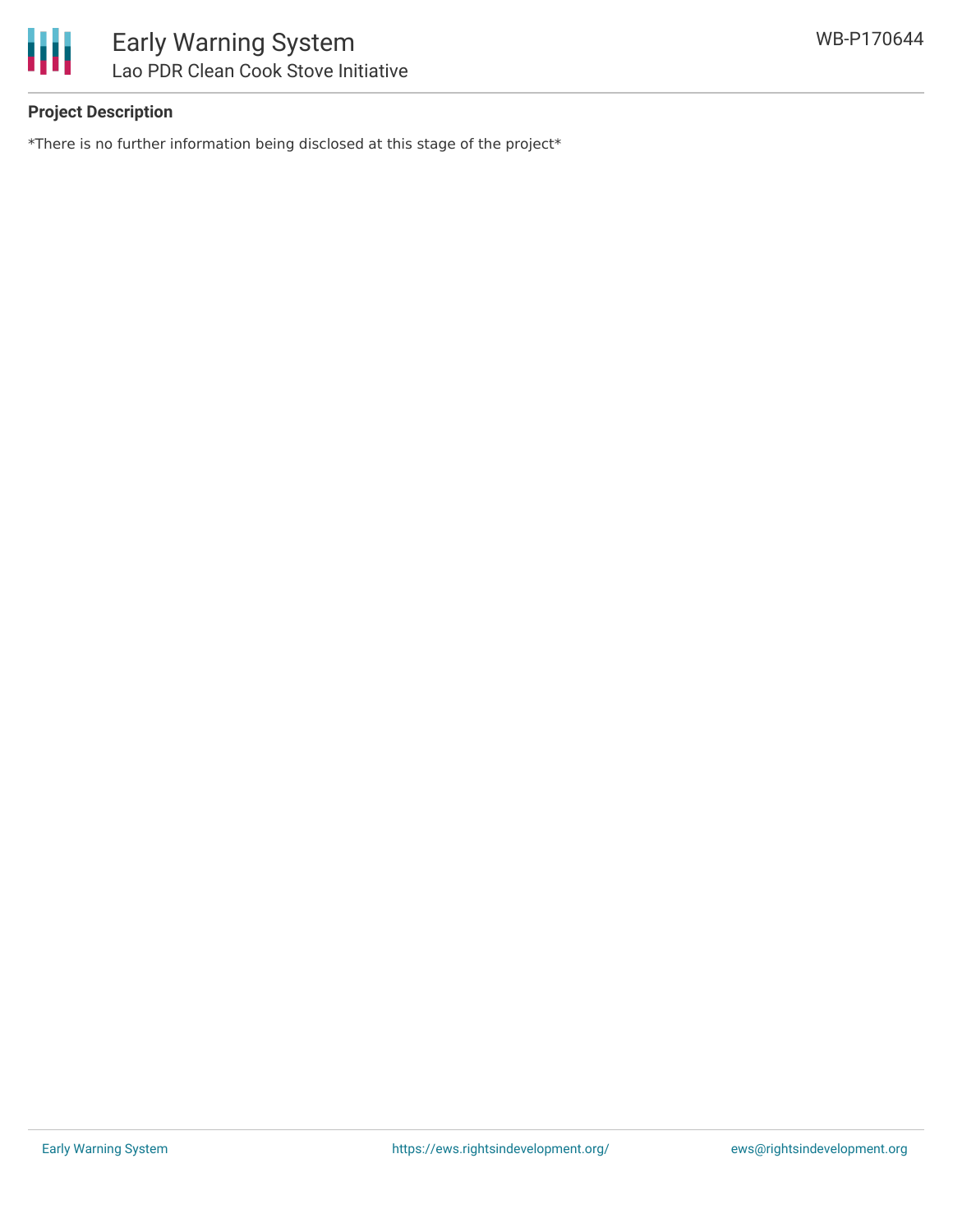#### **Investment Description**

World Bank (WB)

Carbon Initiative For Development (WB Funding)